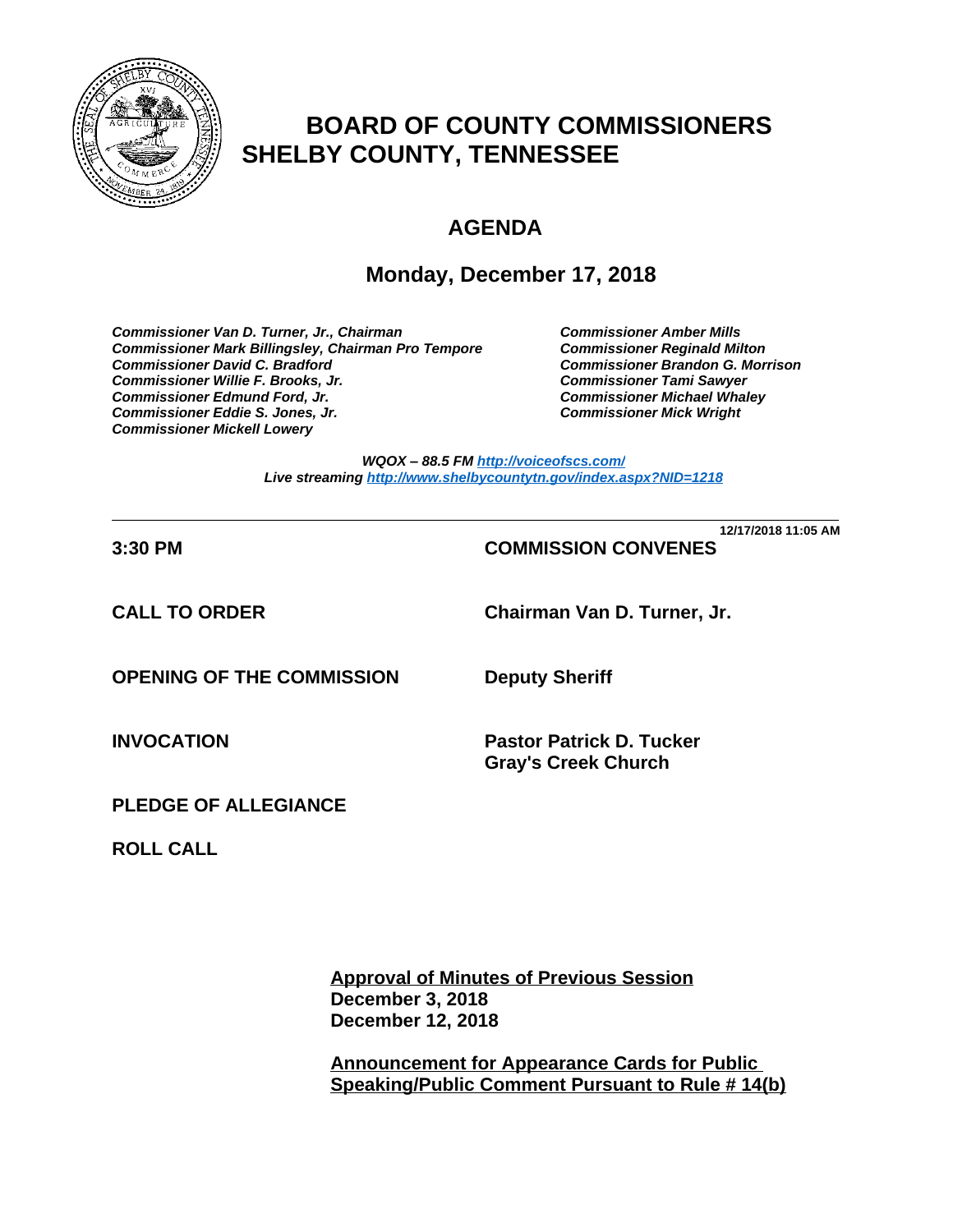## *C O N S E N T A G E N D A*

**Resolutions of Memorial, Sympathy and Commendation Zoning and Subdivisions Reports and/or Resolutions for Standing Committees JONES Chairman, Budget and Finance Committee 1. Resolution amending the FY 2019 Capital Improvement Program Budget and approving a contract with Softtec, Inc. for the period of execution of contract through June 30, 2019 for Juvenile Clerk Financial Tracking and Bookkeeping Software in an amount not to exceed \$241,900.00. This item requires expenditure of FY2019 Capital Improvement Funds in an amount not to exceed \$241,900.00. Sponsored by Commissioner Eddie Jones. JONES Chairman, Budget and Finance Committee 2. Resolution approving the purchase of waste removal services for BFI Waste Services, LLC for for the period from July 1, 2018 to June 30, 2019** 

**various departments of Shelby County Government with the option to renew for two additional one year periods, subject to annual Board of Commissioners approval. This item requires expenditure of County General Funds in an amount not to exceed \$81,734.00. Sponsored by Commissioner Mark Billingsley.**

**JONES**

**Chairman, Budget and Finance Committee**

**3. Resolution approving the purchase of waste removal services from BFI Waste Services, LLC for various departments of Shelby County Government for the period from July 1, 2018 to June 30, 2019 with the option to renew for two additional one year periods, subject to annual Board of Commissioners approval. This item requires expenditure of County General Funds, Vector Control Special Revenue Funds and Narcotics Special Revenue Funds in an amount not to exceed \$69,357.00. Sponsored by Commissioner Mark Billingsley.**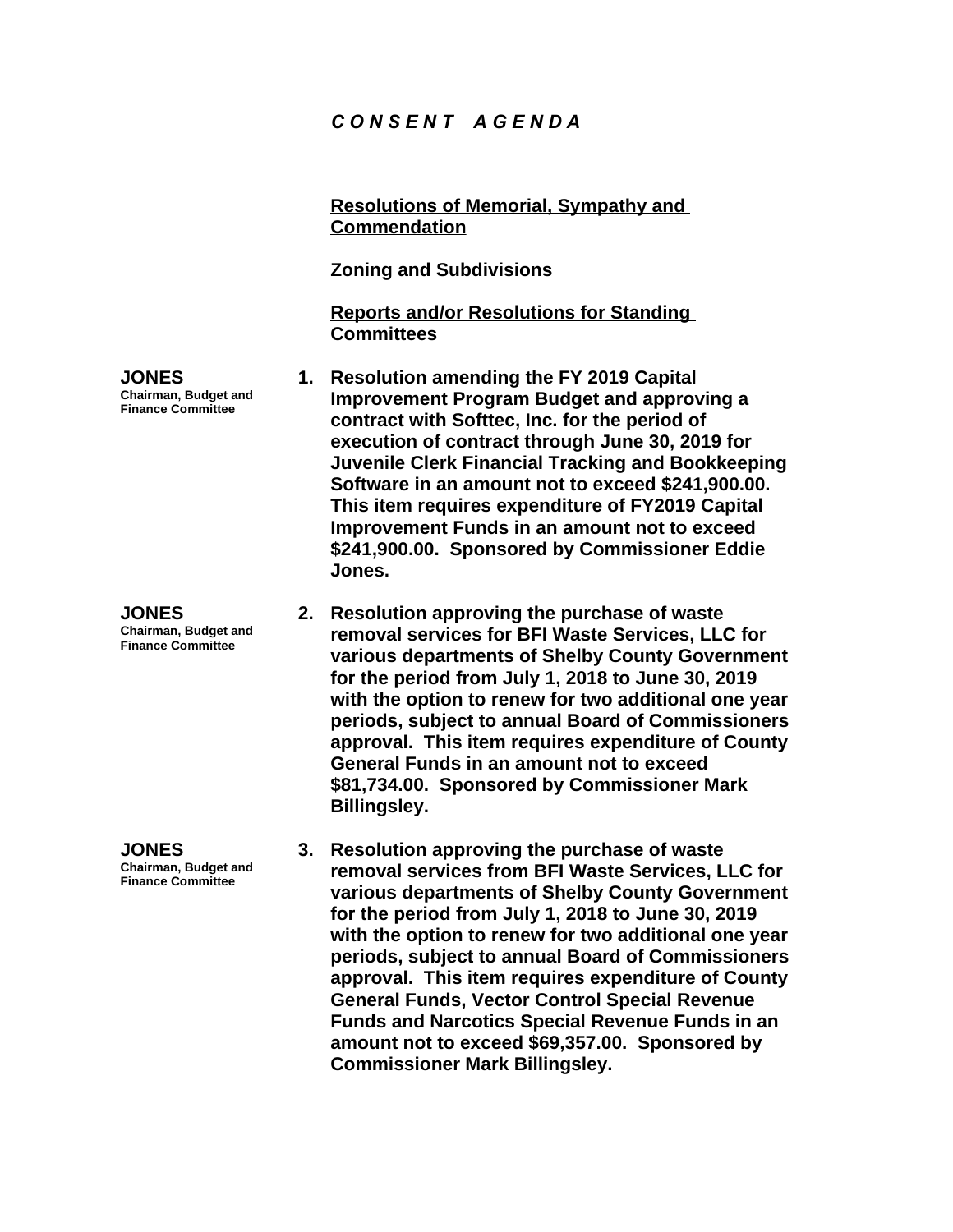**JONES Chairman, Budget and Finance Committee**

**LOWERY Chairman, Public Works Committee**

**MILTON Chairman, Hospitals & Health Committee**

- **4. Resolution to amend FY 2018-19 Operating Budget and Position Control Budget for the Shelby County Election Commission in the amount of \$462,310.00 for the Tennessee Senate District 32 required Special Election to fill vacancy in District 32. This item requires the appropriation and expenditure of General Funds in the amount \$462,310.00. Sponsored by Commissioner Van Turner.**
- **5. Resolution amending the FY 2019 Operating Budget to appropriate additional grant funds from the Tennessee Department of Economic and Community Development in the amount of \$2,000,000.00 to expend funds for the completion of Engineering and Construction Services for the Big Creek National Disaster Resilience Grant Design Project. This item requires the expenditure and appropriation of grant funds in the amount of \$2,000,000.00. Sponsored by Commissioner Mickell Lowery.**
- **6. Resolution to approve a contract between Mara Robertson, a certified professional for NextGen Software, and Shelby County Government on behalf of Shelby County Health Department to provide specialized Information Technology Assistance for NextGen Electronic Medical Record System used in the Shelby County Jail and Shelby County Correctional Facilities in an amount not to exceed \$140,000.00 for the period beginning July 1, 2018 through June 30, 2019, with an option to renew for three (3) additional one-year periods. This item requires the expenditures in FY2019 General Fund in an amount not to exceed \$88,200.00 and expenditures in FY2019 Corrections Enterprise Fund in an amount not to exceed \$51,800.00 for a total contract amount of \$140,000.00. Commissioner Reginald Milton.**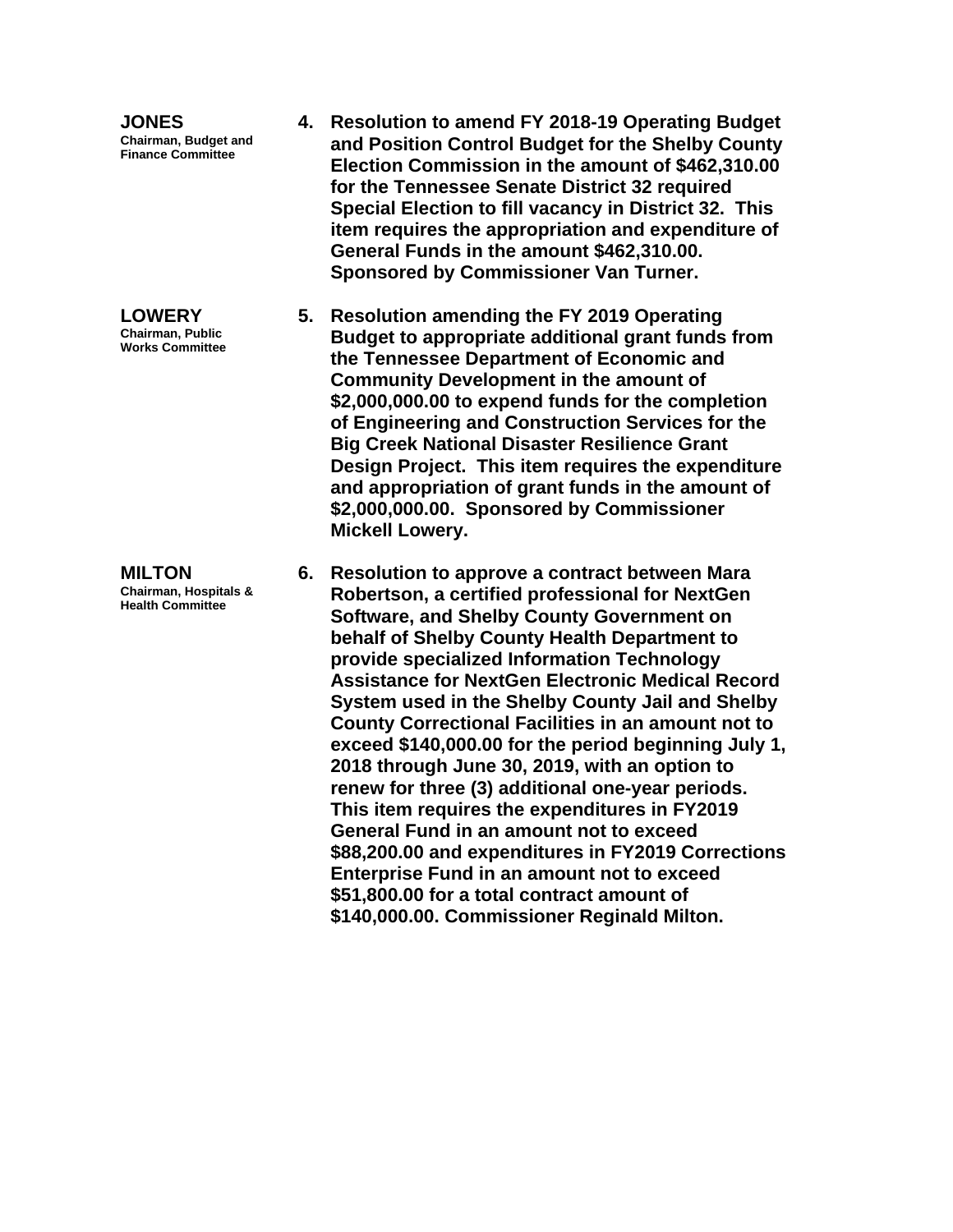**MILTON Chairman, Hospitals & Health Committee**

- **7. Resolution approving the purchase of drugs and vaccines by Shelby County Government on behalf of Shelby County Health Department from Morris and Dickson Company, LLC, utilizing the State of Tennessee Department of Health's contract for pharmacy price discounts with the Minnesota Multistate Contracting Alliance for pharmacy in the amount not to exceed \$325,000.00 for the term through June 30, 2019. This item requires the expenditure of FY2019 General Funds in the amount of \$250,000.00 and grant funds in an amount of \$75,000.00 for a total not to exceed \$325,000.00. Sponsored by Commissioner Reginald Milton.**
- **8. A resolution approving a software license agreement between Forensic Medical Management Services, PLC and Shelby County Government on behalf of the Shelby County Health Department, the Shelby County Medical Examiner's Office and the West Tennessee Regional Forensic Center in the amount of \$62,400.00 for use of Proprietary Software known as "Death Investigation and Decedent Information System" or "DiDi™" for the period from July 1, 2018 through June 30, 2019 with options to renew for up to four (4) additional oneyear periods. This item requires the expenditure of FY2019 General Funds in the amount not to exceed \$62,400.00. Sponsored by Commissioner Reginald Milton.**
- **9. Resolution approving an amendment to an existing subrecipient contract with Hope House Daycare, Inc. for the purpose of Administering Services to people living with HIV under the Ryan White HIV Emergency Relief Project Grant for the period of April 1, 2018 to March 31, 2019 increasing the contract by \$23,975.00 for a total contract amount of \$265,000.00. This item requires the expenditure of Federal Grant Funds not to exceed a total amount of \$265,000.00. Sponsored by Commissioner Reginald Milton.**

**Chairman, Hospitals & Health Committee**

**MILTON**

**MILTON Chairman, Hospitals & Health Committee**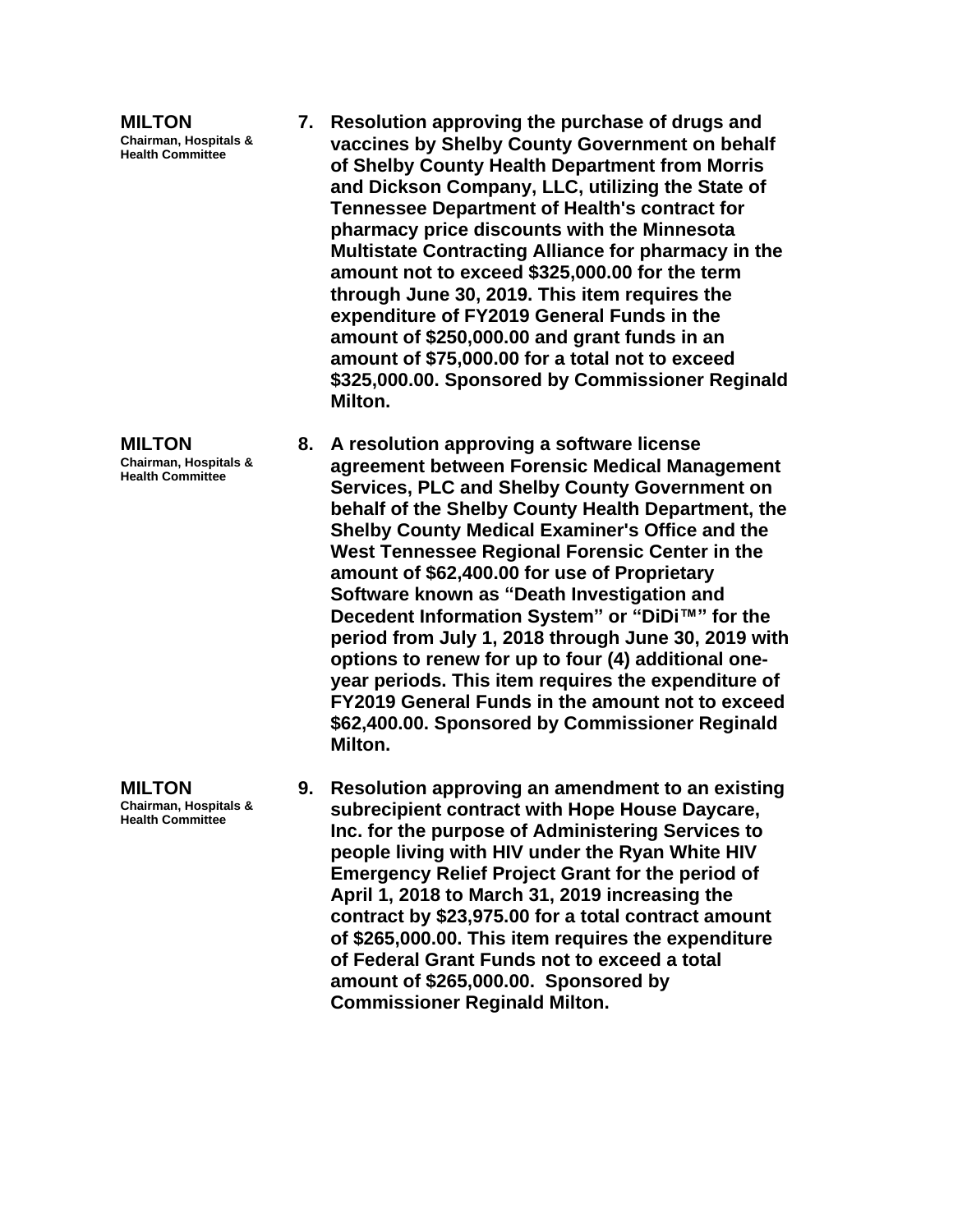**MILTON Chairman, Hospitals & Health Committee**

**SAWYER Chairman, Law Enforcement, Corrections & Courts Committee**

**SAWYER Chairman, Law Enforcement, Corrections & Courts Committee**

**MORRISON Chairman, Community Services Committee**

- **10. Resolution approving the purchase of mosquito control insecticide from Univar USA for use by the Vector Control Program at the Shelby County Health Department for the period from the initial award date through June 30, 2019 at a cost not to exceed \$3,734.50 per tote and an annual amount not to exceed \$186,725.00 with the option to renew for two (2) additional one-year terms. This item requires the expenditure of FY2019 Vector Control Special Revenue Funds in an amount not to exceed \$186,725.00. Sponsored by Commissioner Reginald Milton.**
- **11. Resolution to amend the FY 2019 Operating Budget to expend grant funds from the State of Tennessee, Department of Safety and Homeland Security, Tennessee Highway Safety Office. This item requires appropriation and expenditure of Federal through State Grant Funds in the amount of \$20,000.00. Sponsored by Commissioner Tami Sawyer.**
- **12. Resolution to amend the FY 2019 Operating Budget to expend grant funds from the State of Tennessee Department of Safety and Homeland Security, Tennessee Highway Safety Office for the Driving Under the Influence Unit. This item requires appropriation and expenditure of Federal through State Grant Funds in the amount of \$200,000.00. Sponsored by Commissioner Tami Sawyer.**
- **13. Resolution amending the FY2019 Operating Budget in the amount of \$1,045,640.00 and the FY2019 Position Control Budget adding 2.0 FTEs to expend additional funding made available from the State of Tennessee Housing Development Agency for the provision of the Shelby County Community Services Agency Low-Income Home Energy Assistance Program for the period of July 1, 2018 through June 30, 2019. This item requires the appropriation and expenditure of FY2019 Federal thru State Grant Funds in the amount of \$1,045,640.00. Sponsored by Commissioner Brandon Morrison.**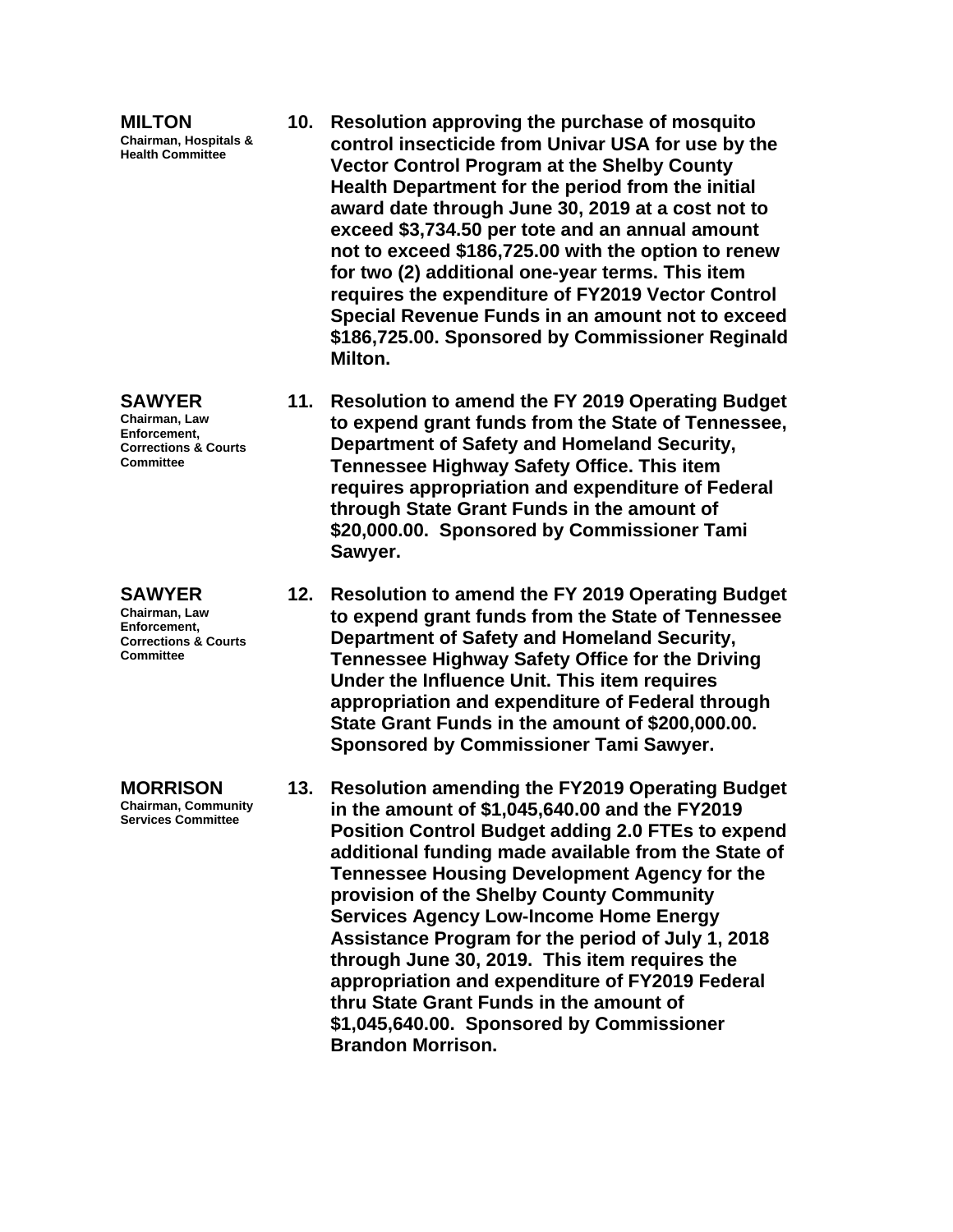| <b>MORRISON</b><br><b>Chairman, Community</b><br><b>Services Committee</b>       |     | 14. Resolution to amend the FY2019 Operating Budget<br>in the amount of \$899,928.00 and the FY2019<br><b>Position Control Budget adding 1.0 FTE to expend</b><br>funding made available from the United States<br><b>Department of Justice Comprehensive Opioid</b><br>Abuse Site-Based Program for expanding opioid<br>abuse prevention and education efforts while also<br>promoting treatment, recovery, and partnership<br>models involving first responders for the period of<br>October 1, 2018 through June 30, 2019. This item<br>requires the appropriation and expenditure of<br>FY2019 Federal Grant Funds in the amount of<br>\$899,928.00. Sponsored by Commissioner<br><b>Brandon Morrison.</b> |
|----------------------------------------------------------------------------------|-----|----------------------------------------------------------------------------------------------------------------------------------------------------------------------------------------------------------------------------------------------------------------------------------------------------------------------------------------------------------------------------------------------------------------------------------------------------------------------------------------------------------------------------------------------------------------------------------------------------------------------------------------------------------------------------------------------------------------|
| <b>BILLINGSLEY</b><br>Chairman, General<br><b>Government</b><br><b>Committee</b> | 15. | <b>Resolution approving the Election of Notaries</b><br>Public for appointment and/or reappointment for<br><b>Shelby County, Tennessee. Sponsored by</b><br><b>Commissioner Eddie S. Jones, Jr.</b>                                                                                                                                                                                                                                                                                                                                                                                                                                                                                                            |
| <b>BILLINGSLEY</b><br>Chairman, General<br><b>Government</b><br><b>Committee</b> | 16. | <b>Resolution approving the County Mayor's</b><br>nomination of Britney Thornton for appointment to<br>the Memphis and Shelby County Community<br><b>Redevelopment Agency. Sponsored by</b><br><b>Commissioner Mark Billingsley.</b>                                                                                                                                                                                                                                                                                                                                                                                                                                                                           |
| <b>BILLINGSLEY</b><br>Chairman, General<br>Government<br><b>Committee</b>        | 17. | <b>Resolution approving the County Mayor's</b><br>nomination of Stephanie Love and Dennie Hollaway<br>for appointment and the reappointment Glen<br>Kneeland, Trey Carter, Rebeka Anderson, Bruce<br>Kramer and Clarence Cash to the Shelby County<br><b>Emergency Communications District Board.</b><br>Sponsored by Commissioner Mark Billingsley.                                                                                                                                                                                                                                                                                                                                                           |
| <b>BILLINGSLEY</b><br>Chairman, General<br><b>Government</b><br><b>Committee</b> | 18. | <b>Resolution approving the County Mayor's</b><br>nomination of Richard Sweebe for appointment to<br>the Shelby County Adult-Oriented establishment<br><b>Board. Sponsored by Commissioner Mark</b><br><b>Billingsley</b>                                                                                                                                                                                                                                                                                                                                                                                                                                                                                      |
| <b>MILLS</b><br>Chairman, Legislative<br><b>Affairs Committee</b>                | 19. | <b>Resolution amending the 2019 Shelby County</b><br>Government's Legislative Agenda to request<br>members of the Tennessee General Assembly<br>support Tennessee Beverage Container Deposit-<br>Return Legislation ("Bottle Bill"). Sponsored by<br><b>Commissioner Michael Whaley.</b>                                                                                                                                                                                                                                                                                                                                                                                                                       |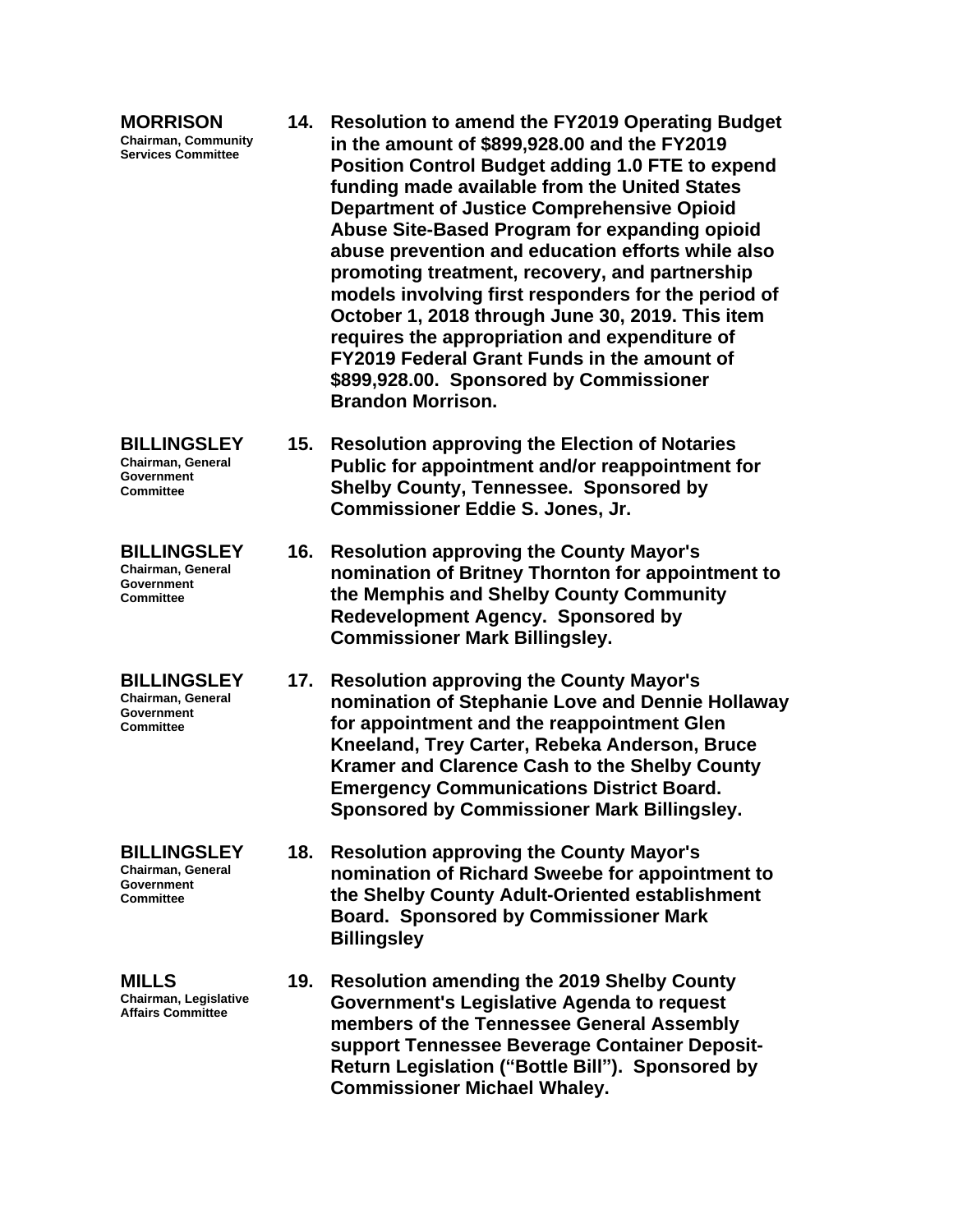**MILLS Chairman, Delinquent Tax Property Committee**

#### **TURNER Chairman, Equal Opportunity Committee**

### **WHALEY**

**Vice Chairman, Facilities, Real Property, & Capital Improvements Committee**

#### **WHALEY**

**Vice Chairman, Facilities, Real Property, & Capital Improvements Committee**

- **20. Resolution approving the sale of sixty one County owned delinquent tax parcels, acquired from various Shelby County tax sales, to identified purchasers at various prices collectively totaling \$50,210.00, pursuant to the sale provisions of Tennessee Code Annotated, Section 67-5-2507, and authorizing the Shelby County Mayor to execute quit claim deeds. Sponsored by Commissioner Amber Mills.**
- **21. Resolution receiving and filing the First Quarter Report of the Equal Opportunity Compliance Office for the year ending June 30, 2019. Sponsored by Chairman Van Turner.**
- **22. Resolution amending the FY 2019 Capital Improvement Budget in the amount of \$175,000.00, and approving expenditure of funds for asbestos remediation and Information Technology infrastructure modernization, in conjunction with the renovation of the Assessor's Office at 1075 Mullins Station. This item requires expenditure and appropriation of FY 2019 Capital Improvement Program Funds in the amount of \$175,000.00. Sponsored by Commissioner David Bradford.**
- **23. Resolution approving a contract in the amount not to exceed \$203,470.00 between Shelby County Government and B Four Plied, Inc., for Construction Services for the roof replacement of the Orgill Park Golf Course Clubhouse at 9080 Bethuel Road for the term of 90 calendar days from actual state date. This item requires expenditure and appropriation of FY 2019 Capital Improvement Program Funds in the amount of \$203,470.00. Sponsored by Commissioner David Bradford.**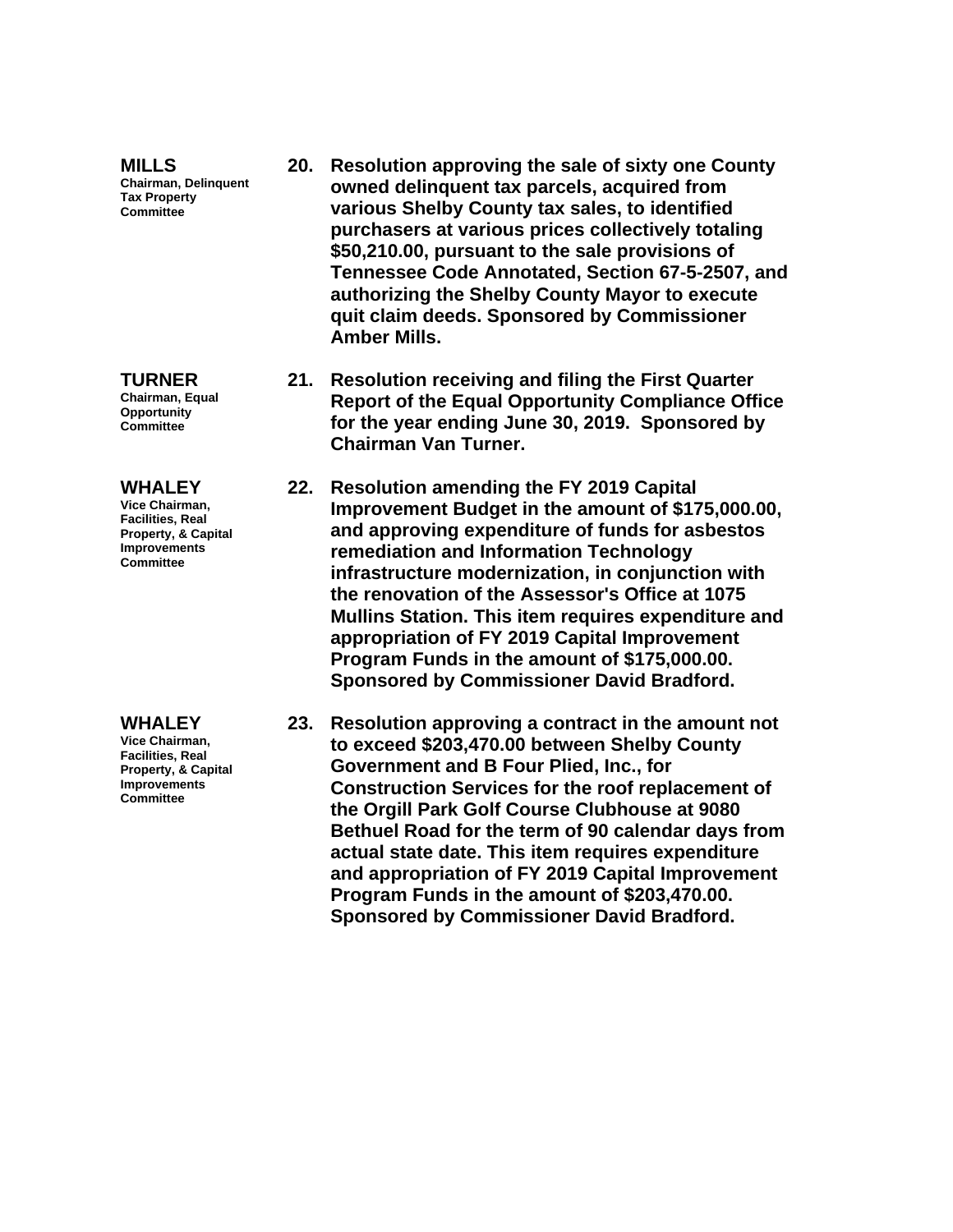#### **WHALEY**

**Vice Chairman, Facilities, Real Property, & Capital Improvements Committee**

#### **WHALEY**

**Vice Chairman, Facilities, Real Property, & Capital Improvements Committee**

#### **WHALEY**

**Vice Chairman, Facilities, Real Property, & Capital Improvements Committee**

**JONES Chairman, Workforce Development and CEP Grants Committee**

- **24. Resolution amending the FY 2019 Capital Improvement Program Budget and approving a contract in the amount not to exceed \$715,000.00 between Shelby County Government and Wagner General Contractors, Inc., for Construction Services for Criminal Justice Center 10th Floor renovation (Mechanical and Electrical Only) to accommodate the relocation of the Public Defender Offices for the term of 90 calendar days from actual start date. This item requires expenditure of FY19 Capital Improvement Program Funds in the amount of \$715,000.00, and appropriates said funds. Sponsored by Commissioner David Bradford.**
- **25. Resolution amending the FY 2019 Capital Improvement Budget in the amount of \$80,000.00 and approving a contract in the amount not to exceed \$25,080,000.00 between Shelby County Government and Turner Construction Company for Construction Services for a new Health Services Building at 814 Jefferson Avenue for the term of 640 days from notice to proceed. This item requires expenditure and appropriation of FY 2019 Capital Improvement Program Funds in the amount of \$25,080,000.00. Sponsored by Commissioner Mickell Lowery.**
- **26. Resolution amending the FY2019 Capital Improvement Budget and approving Amendment No. 3 to the contract between Shelby County Government and BRG3S Architects for Architectural and Engineering Design Services in the amount not to exceed \$149,985.00 for a new Shelby County Health Department Facility located at 814 Jefferson Avenue. This item requires expenditure and appropriation of FY2019 Capital Improvement Program Funds in the amount of \$149,985.00 for a revised total contract amount of \$1,644,285.00. Sponsored by Commissioner Mickell Lowery.**
- **27. Resolution awarding County Funds from the FY 2018 Operating Budget in the amount of \$5,000.00 to Society of St. Vincent DePaul Holy Rosary, a Charitable Organization. Sponsored by Commissioner Mark Billingsley.**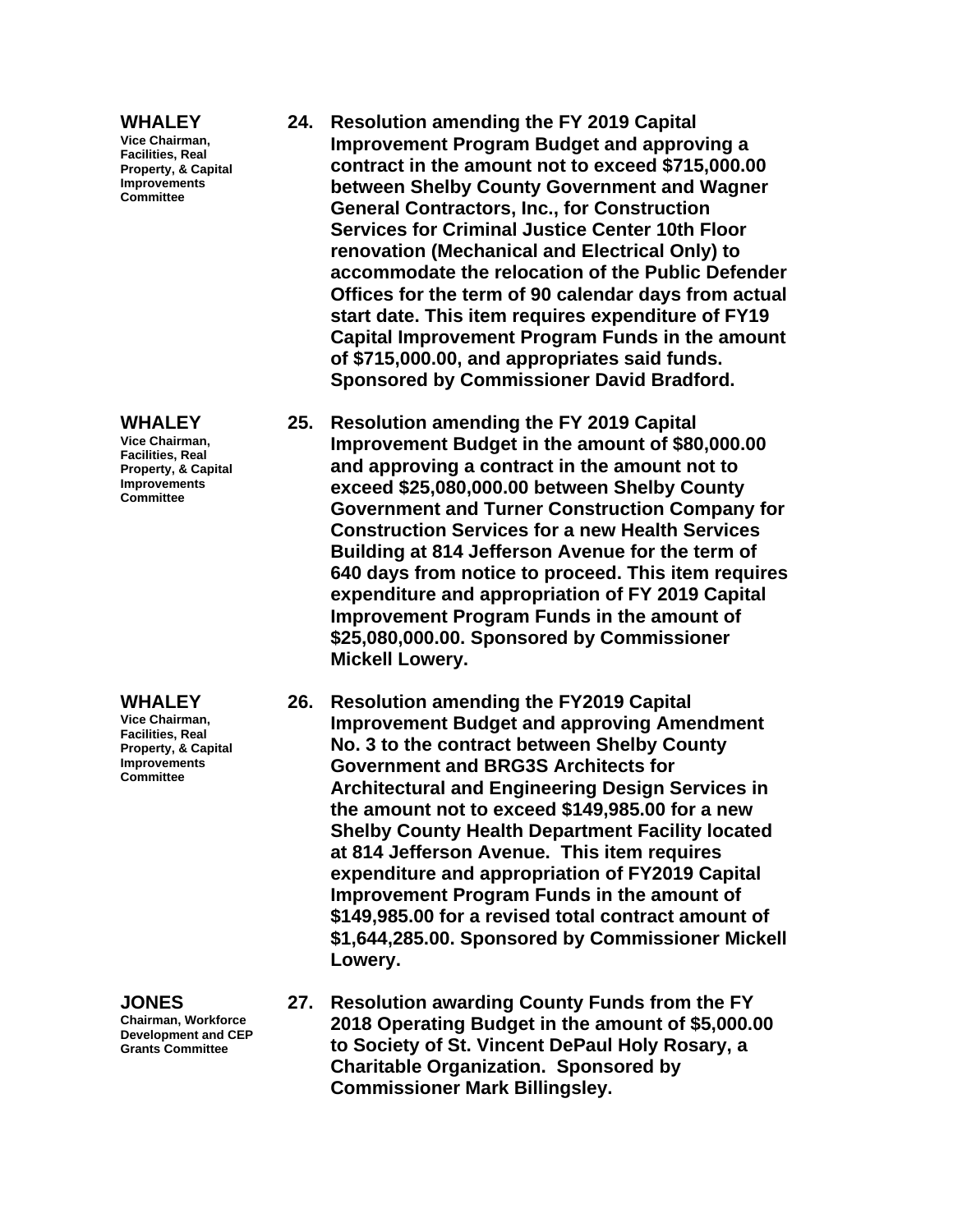### **JONES**

**Chairman, Workforce Development and CEP Grants Committee**

## **JONES**

**Chairman, Workforce Development and CEP Grants Committee**

#### **JONES Chairman, Workforce Development and CEP Grants Committee**

**BILLINGSLEY Chairman, General Government Committee**

- **28. Resolution awarding County Funds from the FY 2019 Operating Budget in the amount of \$5,000.00 to UBaby, Inc., a Charitable Organization. Sponsored by Commissioner Eddie S. Jones, Jr.**
- **29. Resolution amending the FY2019 Operating Budget in the amount of \$26,000.00 to expend funding from the Tennessee Department of Labor and Workforce Development for the provision of programs and services under the Re-Employment Services and Eligibility Assessment (RESEA) Grant Program for the Workforce Investment Network (WIN) for the period of October 1, 2018 through June 30, 2019. This item requires the appropriation and expenditure of FY2019 Federal thru State Grant Funds in the amount of \$26,000.00. Sponsored by Commissioner Eddie S. Jones, Jr.**
- **30. Resolution amending the FY2019 Operating Budget in the amount of \$746,851.00 to expend funding from four local partner organizations (HopeWorks, GMAC, Bioworks, and Agape) and the Position Control Budget to increase funding for existing positions to strengthen the workforce development system through innovation, alignment and improvement of employment training and education programs for the Greater Memphis Area Workforce Investment Network (WIN) for the period of October 1, 2018 through June 30, 2019. This item requires the appropriation and expenditure of FY2019 Federal thru State Grant Funds in the amount of \$746,851.00. Sponsored by Commissioner Eddie S. Jones, Jr.**

**Approval of the Consent Agenda**

*R E G U L A R A G E N D A*

**Elections, Appointments, and Confirmations**

**31. Resolution approving the County Mayor's nomination of Williams Brack and Elizabeth Low for appointment to the Downtown Memphis Commission. Sponsored by Commissioner Willie Brooks. (AMENDED IN DECEMBER 12, 2018 COMMITTEE MEETING)**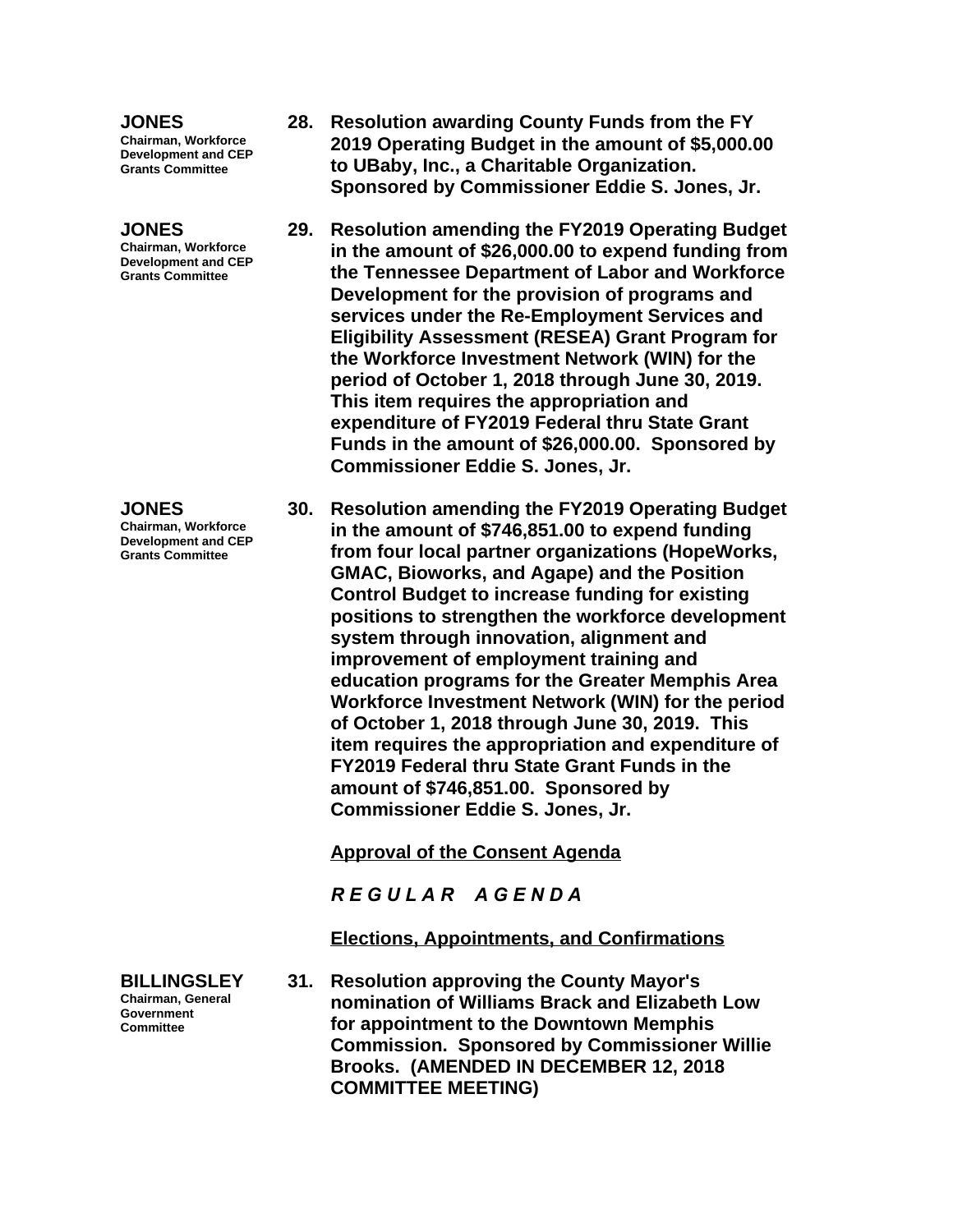**BILLINGSLEY Chairman, General Government Committee**

**BILLINGSLEY Chairman, General Government Committee**

**BILLINGSLEY Chairman, General Government Committee**

**BILLINGSLEY Chairman, General Government Committee**

**BILLINGSLEY Chairman, General Government Committee**

**BILLINGSLEY Chairman, General Government Committee**

- **32. Resolution approving Dorcas Young-Griffin as the Director of the Division of Community Services of Shelby County Government. Sponsored by Vice Chairman Mark Billingsley.**
- **33. Resolution approving Cary C. Woods as the Divorce Referee of Shelby County, Tennessee. Sponsored by Vice Chairman Mark Billingsley.**
- **34. Resolution approving the County Mayor's nomination of Brent Hooks for appointment and reappointment of Dr. Richard Ranta, Dr. O'Farrell Shoemaker and Fabian Matthews to the Memphis and Shelby County Film and Television Commission. Sponsored by Commissioner Mark Billingsley**
- **35. Resolution approving the County Mayor's nomination of Jittapong Malasri for appointment to the Memphis and Shelby County Board of Adjustment. Sponsored by Commissioner Mark Billingsley. (SENT DOWN WITHOUT RECOMMENDATION IN DECEMBER 12, 2018 COMMITTEE MEETING)**
	- **36. Resolution approving the nomination of William Gillon and Dorothy Cleaves for reappointment to the Shelby County Agricenter Commission. Sponsored by Commissioner Mark Billingsley.**

## **Ordinances**

**37. ORDINANCE - THIRD READING - An ordinance amending the Shelby County Code of Ordinances by amending Article IV - Executive Branch - Division 4 - County Attorney - Section 2-252 entitled "Representation in Civil Litigation" to repeal and replace certain language regarding Civil Litigation in order to satisfy the terms of the Opioid Litigation contract settlement. Sponsored by Chairman Van D. Turner, Jr.**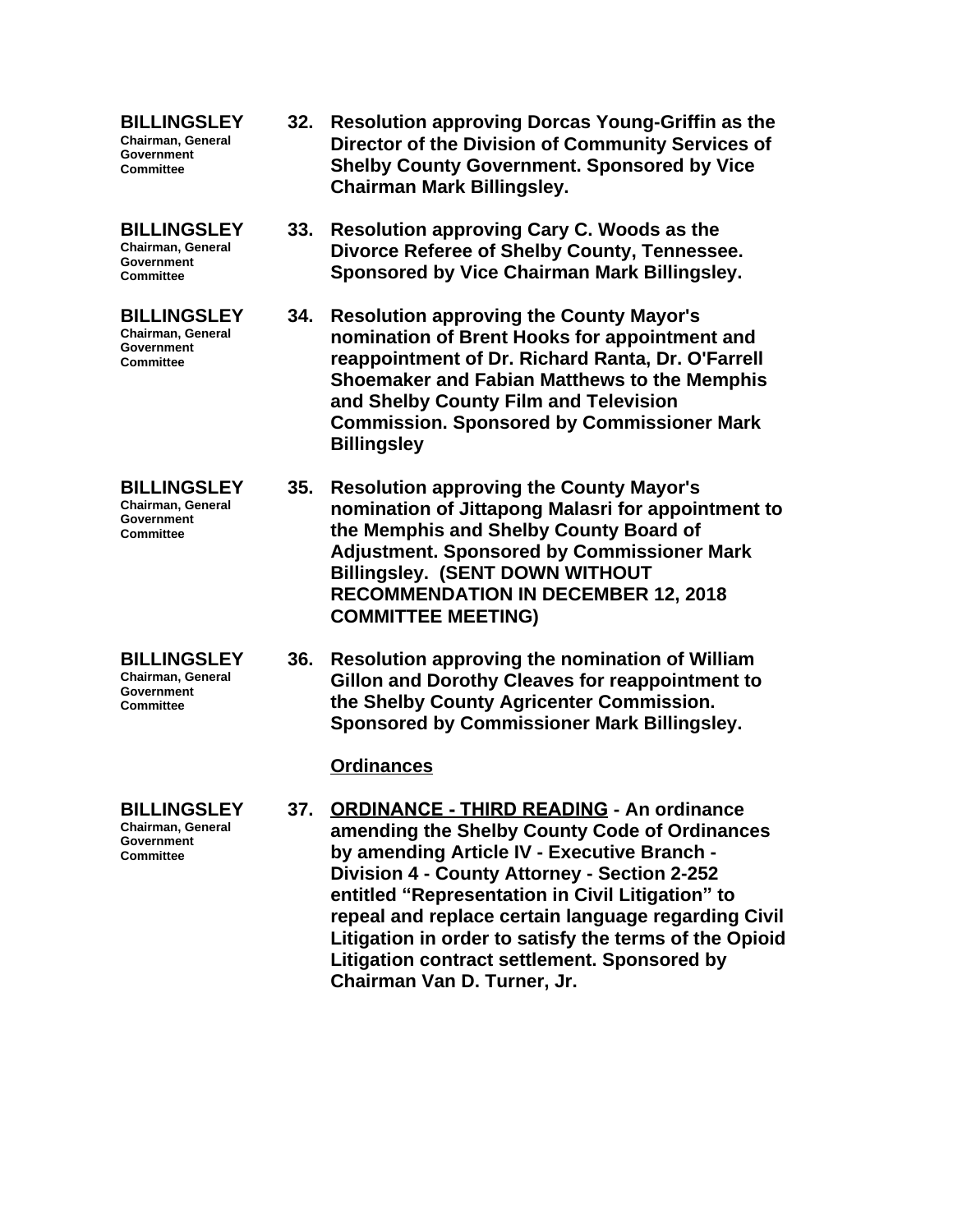**TURNER Chairman, Equal Opportunity Committee**

**FORD**

**Chairman, Land Use, Planning, Transportation & Codes Committee**

**JONES Chairman, Budget and Finance Committee**

**38. ORDINANCE - THIRD READING - Ordinance to amend Ordinance No. 472, which established the Shelby County Minority and Woman Business Enterprise Program (M/WBE), to amend the following Sections: (1) Definitions; (2) Race and Gender-Conscious remedies Section; and (3) Rules and Regulations and corresponding Purchasing policies for Shelby County Government. Sponsored by Chairman Van D. Turner, Jr. (AMENDED IN DECEMBER 12, 2018 SPECIAL CALLED COMMISSION MEETING)**

## **Zoning and Subdivisions**

**39. A resolution pursuant to Chapter 9.6 of the Unified Development Code of the County of Shelby and the City of Memphis, Tennessee, granting a Special Use Permit for land located at 0 Egypt Central Road (PIN D0147 00329), which is approximately 220 feet North of the Intersection of Coleman and Egypt Central Roads, known as Case No. SUP 18-21 CO. Sponsored by Commissioner Edmund Ford, Jr.**

**Reports and/or Resolutions for Standing Committees**

**40. Resolution to approve a grant contract with Meritan, Inc. in the amount of \$90,000.000 for the purpose of funding emergency housing and services for seniors experiencing elder abuse within Shelby County. This grant aligns with the Shelby County Board of Commissioners' Strategic Priorities and directly serves the citizens of Shelby County. This item requires the expenditure of FY19 General Fund Balance in the amount of \$90,000.00. Sponsored by Commissioner Billingsley.**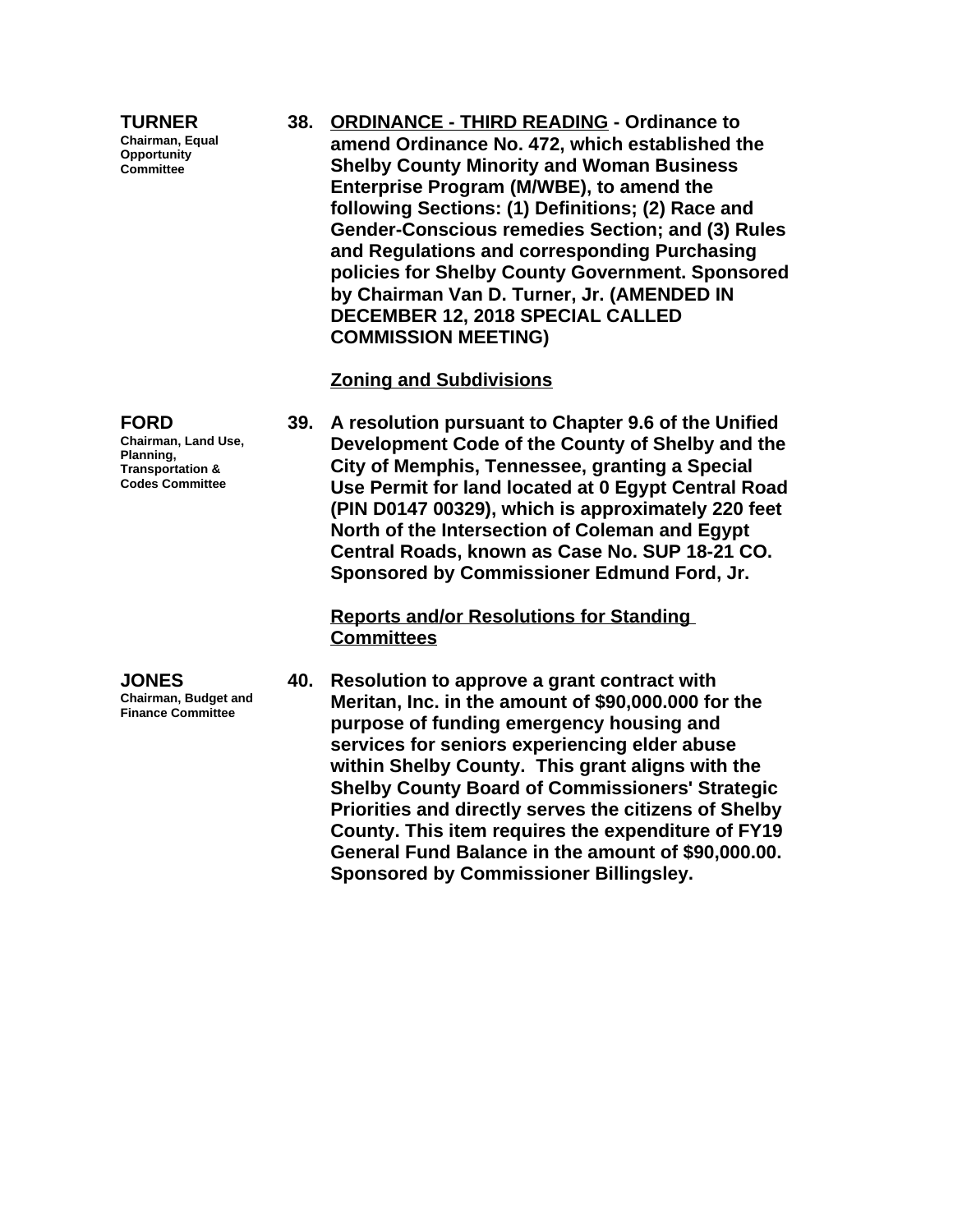**JONES Chairman, Budget and Finance Committee**

**JONES Chairman, Budget and Finance Committee**

**JONES Chairman, Budget and Finance Committee**

- **41. Resolution to approve a grant contract with the 800 Initiative via Christian Brothers in the amount of \$500,000.00 for the purpose of funding programs designed to grow Minority Businesses in Shelby County. This grant aligns with the Shelby County Board of Commissioners' Strategic Priorities and directly serves the citizens of Shelby County. This item requires the expenditure of FY19 General Fund Balance in the amount of \$500,000. Sponsored by Chairman Van Turner. (AMENDED IN DECEMBER 12, 2018 COMMITTEE MEETING)**
- **42. Resolution to approve a grant contract with Good Samaritan Outreach Ministries in the amount of \$100,000.00 for the purpose of funding programs to support the Homeless Population by providing daily meals, transportation to and from the Homeless support facility and access to Alcoholics and Cocaine addiction support group sessions at the facility for adults within Shelby County. This grant aligns with the Shelby County Board of Commissioners' Strategic Priorities and directly serves the citizens of Shelby County. This item requires the expenditure of FY19 General Fund Balance in the amount of \$100,000.00. Sponsored by Chairman Van Turner.**

**43. Resolution to approve a grant contract with the University of Memphis in the amount of \$1,000,000.00 to fund the design of a New Aquatic Center and to commission the Administration for said Aquatic Center. This project aligns with the Shelby County Board of Commissioners' Strategic Priorities and directly serves the citizens of Shelby County. This item requires the expenditure of FY19 General Fund Balance in the amount of \$1,000,000.00. Sponsored by Chairman Van Turner.**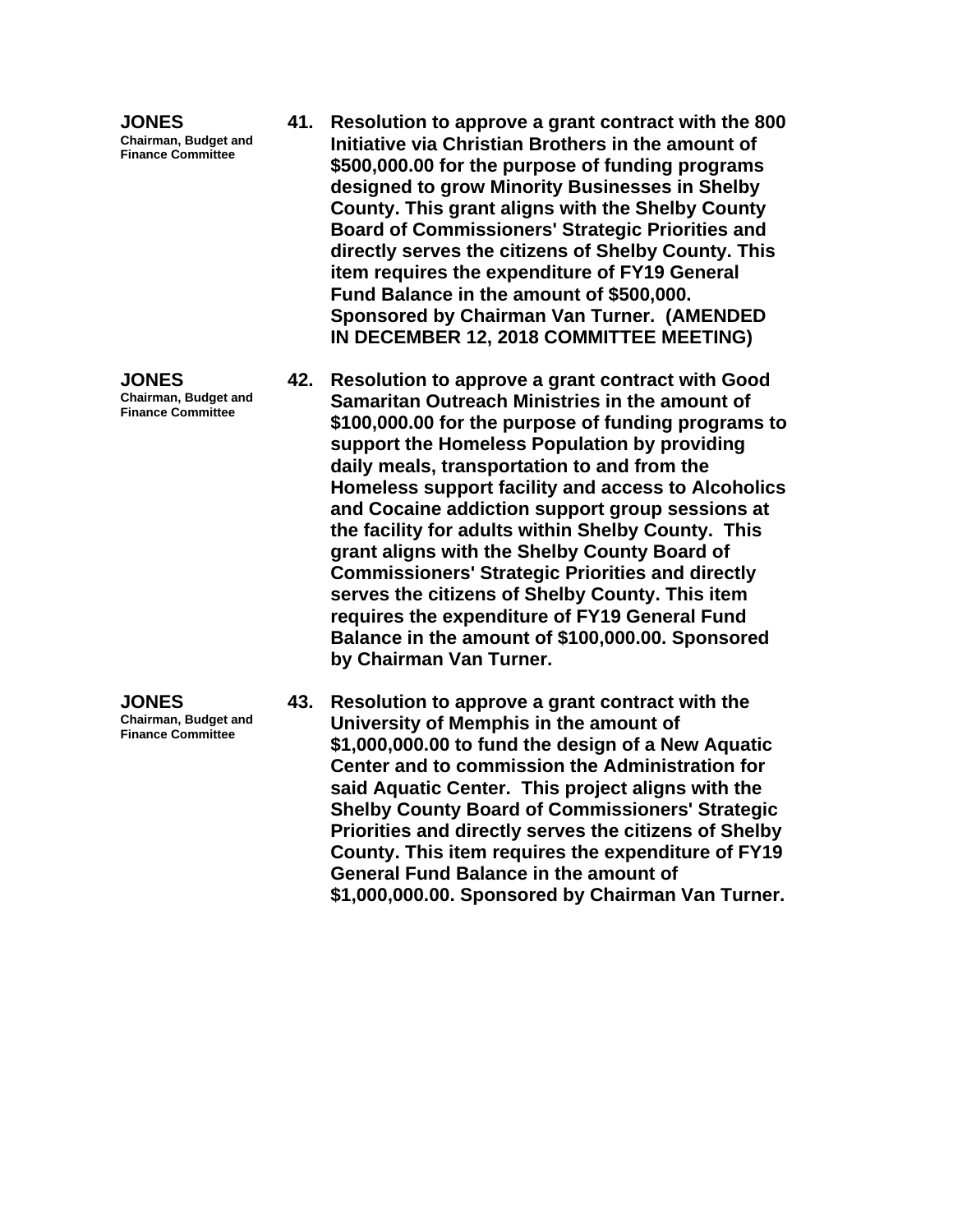**JONES Chairman, Budget and Finance Committee**

**JONES Chairman, Budget and Finance Committee**

**MILTON Chairman, Hospitals & Health Committee**

**FORD**

**Chairman, Land Use, Planning, Transportation & Codes Committee**

- **44. Resolution to amend the FY2019 General Operating Budget and Position Control Budgets to supplement the Registers of Deed's Office by adding four (4) new full-time positions to the Registers Office and Archives. This item requires the expenditure of FY2019 General Funds in the amount of \$160,191.00 and appropriation of said funds from FY2019 General Fund Balance. Sponsored by Commissioner Van Turner. (SUBSTITUTED IN DECEMBER 12, 2018 COMMITTEE MEETING)**
	- **45. Resolution to amend the FY2019 General Fund Budget in the amount of \$250,000.00 for purposes of awarding County Grant Funds to the Patriot Village Veteran Housing Project, a Charitable Organization. Sponsored by Commissioner Eddie S. Jones, Jr. (SUBSTITUTED IN DECEMBER 12, 2018 COMMITTEE MEETING)**
	- **46. Resolution requesting that: (1) the Administration withdraw, amend or extend the deadline for the Request For Proposals (RFP) process for the inmate medical services contract and (2) the RFP for inmate medical services include mental healthcare services provisions. Sponsored by Chairman Van D. Turner, Jr. (ADD-ON IN DECEMBER 12, 2018 COMMITTEE MEETING)**
	- **47. Resolution to amend the FY2019 Operating Budget in the amount of \$358,067.00 and amending the FY2019 Position Control Budget adding 7.0 full time employees to the Office of Construction Code Enforcement. This resolution requires the appropriation and expenditure of Code Enforcement Enterprise Funds in the amount of \$358,067.00. Sponsored by Commissioner Edmund Ford, Jr. (AMENDED IN DECEMBER 12, 2018 COMMITTEE MEETING)**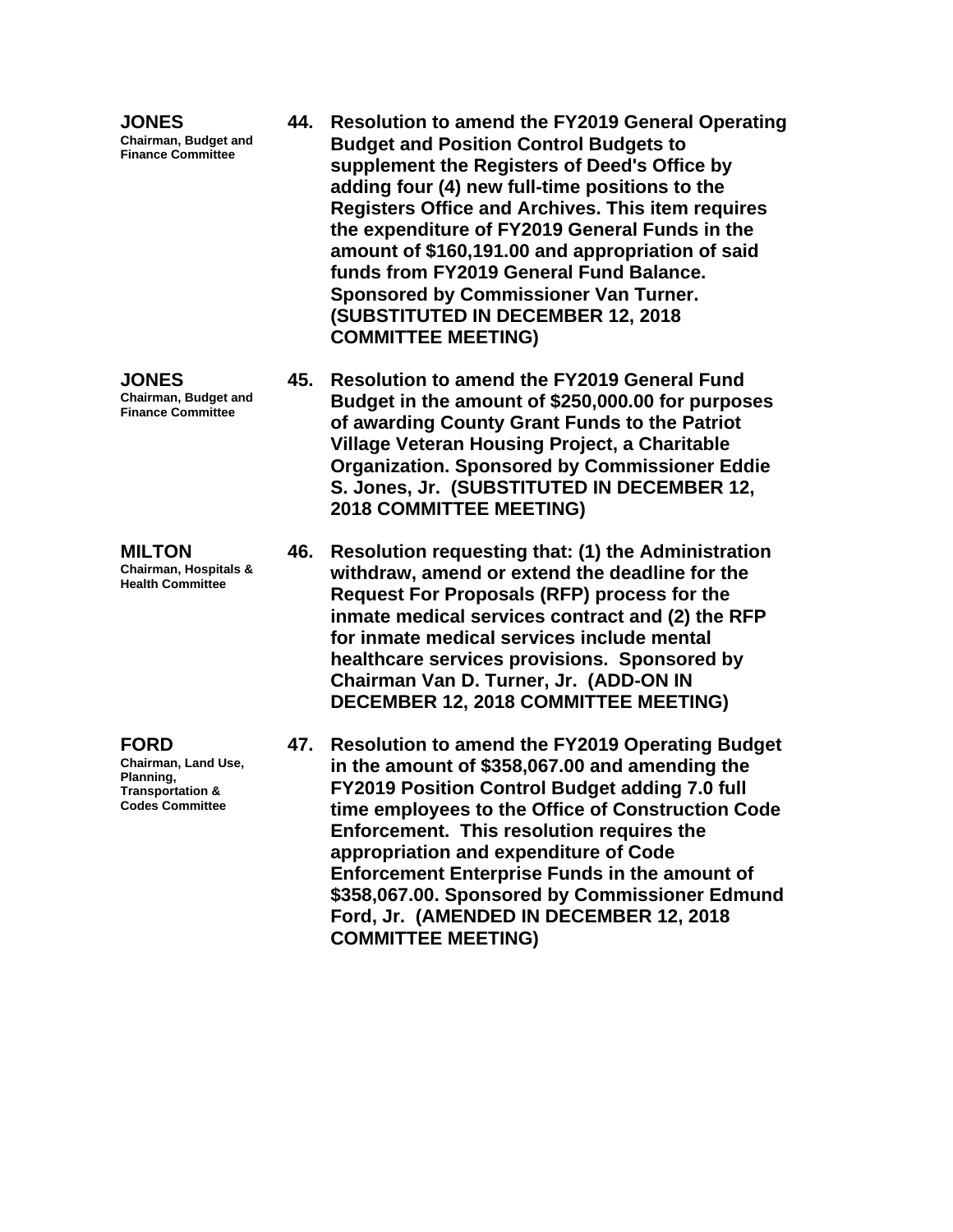**WHALEY Chairman, Education Committee 48. Resolution to approve amendments to the Shelby County Schools Capital Improvement Budget to reallocate unspent CIP Funds from Fiscal Years 2016, 2017 and 2018 in a total amount not to exceed \$8,379,685.00 for new or increased project budgets and to reallocate funds within the Fiscal 2019 Capital Project Plan in the amount of \$1,821,054, as approved by the Shelby County Board of Education on August 22, 2018. This resolution requires the use of General Obligation Bond Proceeds. Sponsored by Commissioner Michael Whaley. (ADD-ON IN DECEMBER 12, 2018 COMMITTEE MEETING) LOWERY Vice Chairman, Economic Development & 49. Resolution adopting the Economic Development Growth Engine (EDGE) Ad Hoc Task Force** 

**Committee's recommendations to the EDGE board on reforms to EDGE's processes to attract businesses with quality jobs to Shelby County. Sponsored by Commissioner Willie F. Brooks, Jr.**

**50. Resolution authorizing the Union Row tax increment financing District Phase I and otherwise providing with respect to the foregoing Economic Impact Plan. Sponsored by Commissioner Willie Brooks. (SUBSTITUTED IN DECEMBER 12, 2018 COMMITTEE MEETING)**

**51. Resolution amending the Personnel Management System's Policy Number 801 entitled "Holidays," to include April 4th as a legal Holiday for County Government in Observance of Dr. Martin Luther King, Jr's Commitment to Community Service. Sponsored by Commissioner Eddie S. Jones, Jr. and Co-Sponsored by Commissioners David Bradford, Mick Wright, Mark E. Billingsley, Michael Whaley, Willie F. Brooks, Jr., Tami Sawyer, Mickell Lowery, Edmund Ford, Jr., Reginald Milton, Jr. Brandon Morrison, and Chairman Van D. Turner, Jr. (AMENDED IN DECEMBER 12, 2018 COMMITTEE MEETING)**

**BILLINGSLEY**

**Tourism Committee**

**LOWERY Vice Chairman, Economic Development & Tourism Committee**

**Chairman, General Government Committee**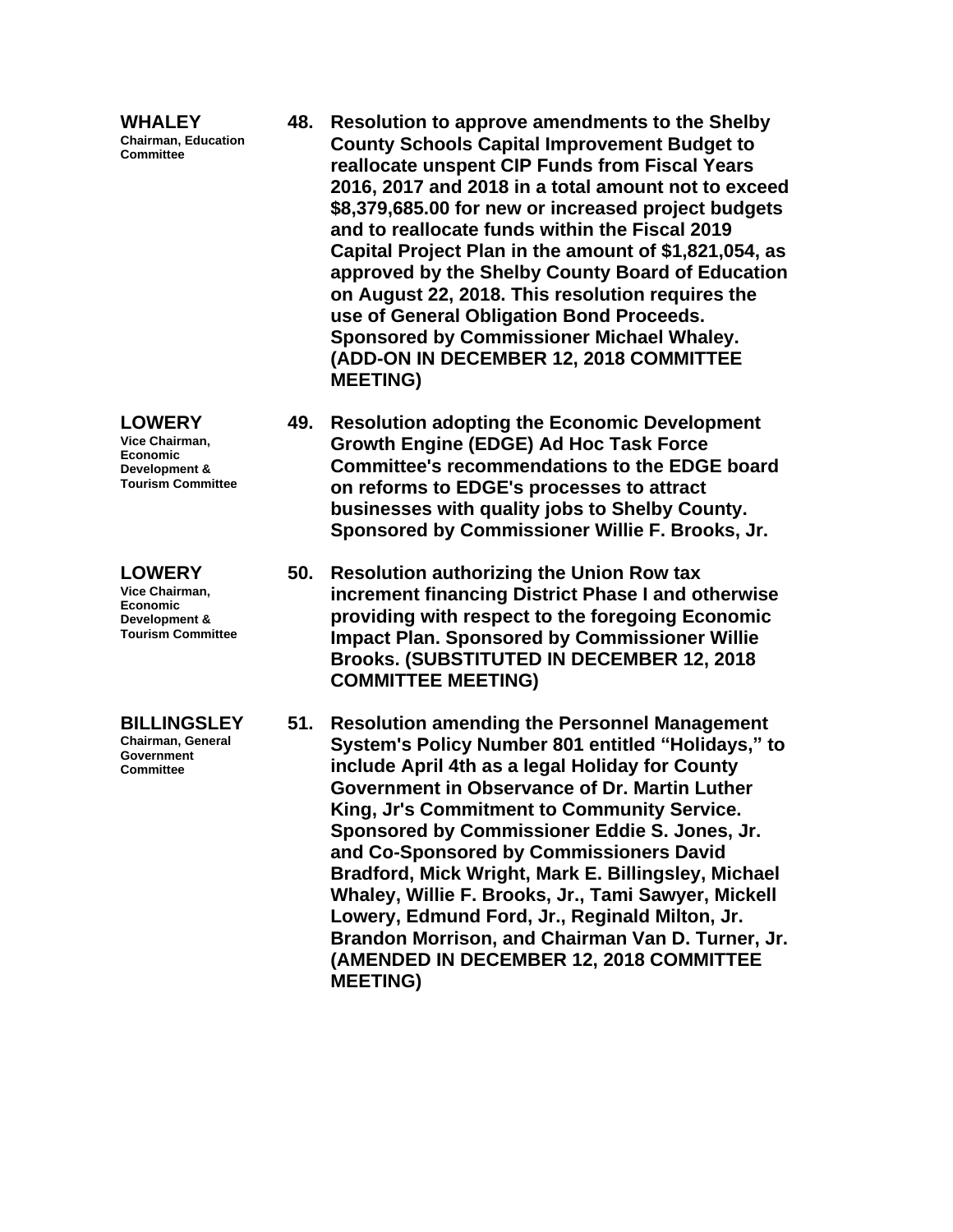| <b>BILLINGSLEY</b>       |
|--------------------------|
| <b>Chairman, General</b> |
| Government               |
| <b>Committee</b>         |

- **52. Resolution of the Board of County Commissioners of Shelby County, Tennessee to amend the Rules and Regulations of the Shelby County Beer Board, Section C, Subsection 6, so as to permit the sale of beer in the unincorporated areas of Shelby County, Tennessee, on Sundays starting at 10:00a.m. effective January 1, 2019, in order to coincide with State Law provisions permitting the sale of wine and liquor at 10:00am. This effort is undertaken to reduce confusion and inadvertent violations of the Rules and Regulations of the Shelby County Beer Board. Sponsored by Commissioner Mark Billingsley. (ADD-ON IN DECEMBER 12, 2018 COMMITTEE MEETING)**
- **BILLINGSLEY Chairman, General 53. Resolution renaming the Shelby County Building located at 980 Nixon Drive in Memphis, Tennessee, currently known as the "Shelby County Election Operations Center" to the "O.C. Pleasant, Jr. Election Operations Center." This item requires an expenditure of \$645.38 from the FY 2019 General Fund Budget. Co-Sponsored by Commissioner Willie F. Brooks, Jr., Commissioner Mickell Lowery, Commissioner Reginald Milton, Chairman Van Turner, Jr., Commissioner Eddie Jones, Commissioner Tami Sawyer, Commissioner Edmund Ford, Commissioner Michael Whaley and Commissioner Mark Billingsley. (ADD-ON IN DECEMBER 12, 2018 COMMITTEE MEETING)**
	- **54. Resolution amending the 2019 Shelby County Government's Legislative Agenda to encourage the Tennessee General Assembly and the Tennessee Department of Education to focus on successful and consistent implementation of Tennessee Ready (TN Ready). Sponsored by Commissioner Michael Whaley and Co-Sponsored by Commissioners Mick Wright and Edmund Ford, Jr. (AMENDED IN DECEMBER 12, 2018 COMMITTEE MEETING)**
	- **55. Resolution adding Mayor Harris' Legislative Agenda items to the Shelby County Government's 2019 Legislative Agenda. Sponsored by Chairman Van D. Turner, Jr. (AMENDED IN DECEMBER 12, 2018 COMMITTEE MEETING)**

**Chairman, Legislative Affairs Committee**

**MILLS**

**Government Committee**

**MILLS Chairman, Legislative Affairs Committee**